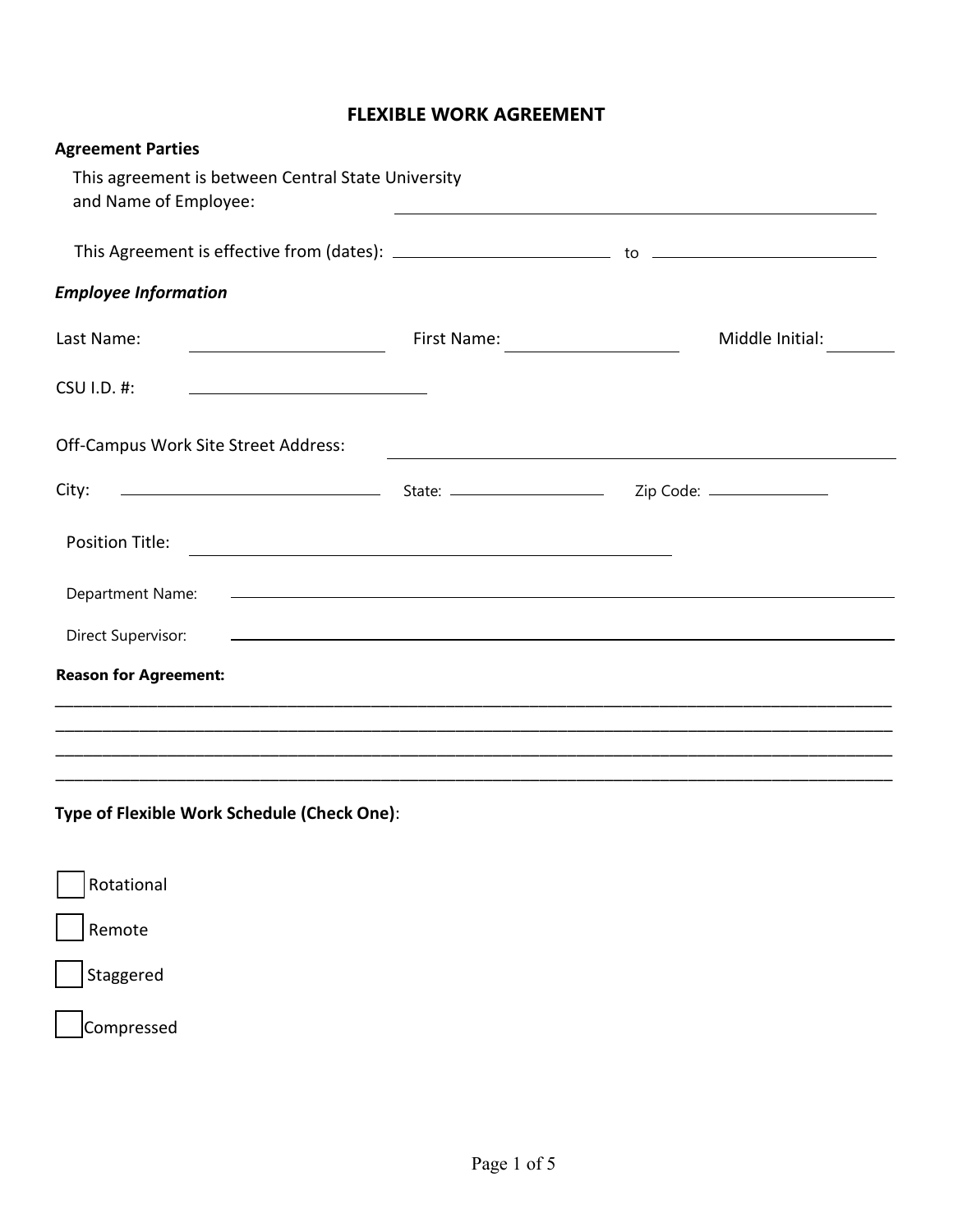# *Off-Campus Worksite Information*

### **Work Schedule Information**

Address:

| Cell Phone Number: |  |
|--------------------|--|
|--------------------|--|

 $\alpha$ 

L,

 $\mathcal{L}_{\rm{max}}$ 

| Day of Week | <b>Work Hours</b> | <b>On-Campus</b> | <b>Off-Campus</b> |
|-------------|-------------------|------------------|-------------------|
| Monday      |                   |                  |                   |
| Tuesday     |                   |                  |                   |
| Wednesday   |                   |                  |                   |
| Thursday    |                   |                  |                   |
| Friday      |                   |                  |                   |
| Saturday    |                   |                  |                   |
| Sunday      |                   |                  |                   |

**University Equipment:** Central State University agrees it will provide and maintain the following equipment to facilitate this agreement:

| <b>Equipment Type (&amp; ID)</b> | <b>Description/Function</b> |
|----------------------------------|-----------------------------|
|                                  |                             |
|                                  |                             |
|                                  |                             |
|                                  |                             |

#### *Agreement Stipulations*

- 1. My total number of work days will not change.
- 2. There may be times when I will be requested to come to the campus on a day that I might have planned to spend at the off-campus work site. My supervisor will try to minimize these unplanned office visits, but I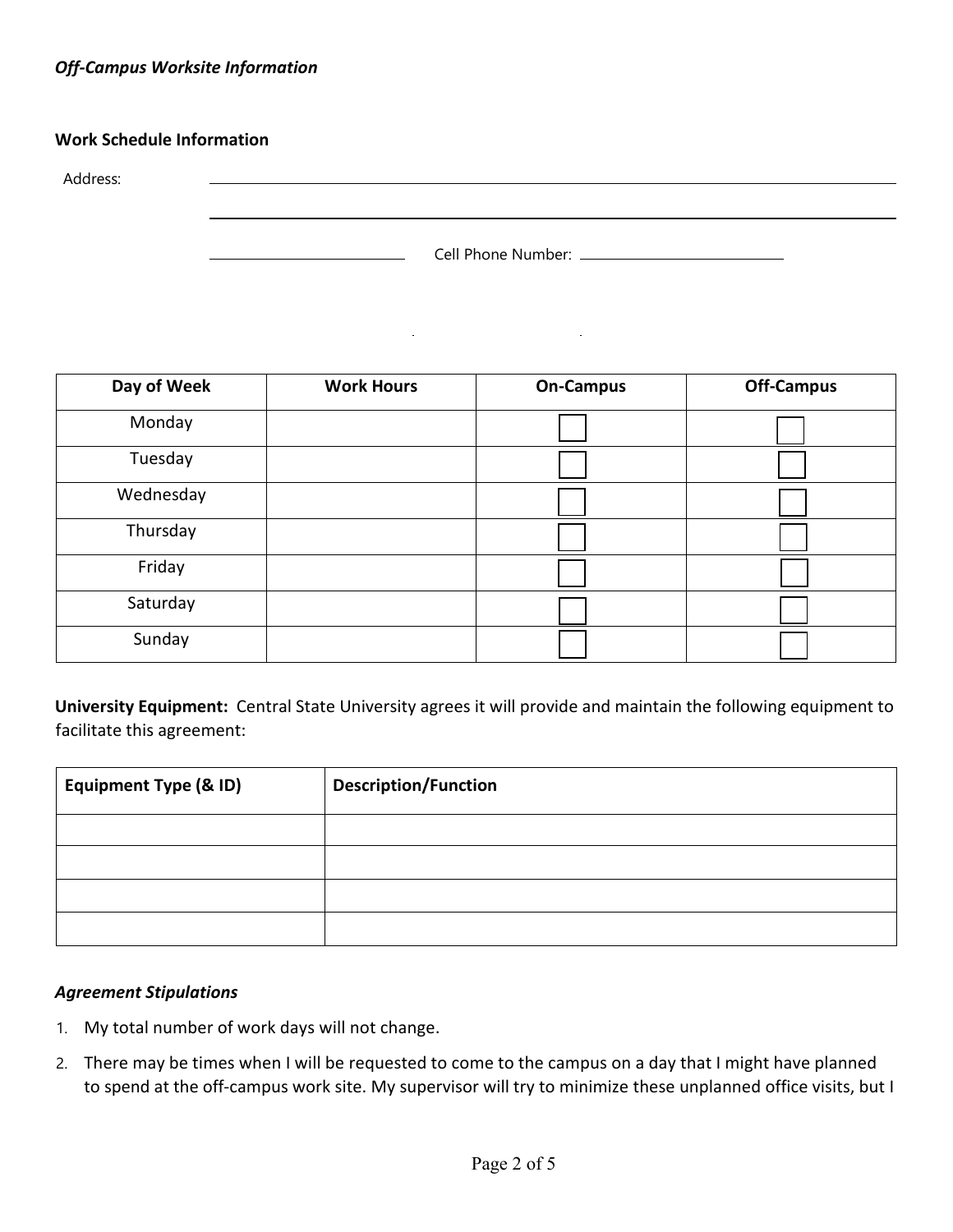recognize the need for them and will come in when requested. Similarly, there may be weeks when I must spend more time than planned on the campus when the nature of the workload requires it. I will be responsible to come into the office on campus as requested during these times.

- 3. I understand there shall be no additional pay, nor shall mileage be paid for transportation between my remote site and the University.
- 4. The duties, obligations, responsibilities, and conditions of my employment with the University remain unchanged. My salary and benefits (retirement, vacation, sick leave benefits, and insurance coverage) shall remain the same.
- 5. Work hours, use of sick leave, and approval for use of vacation will conform to university policies and procedures, departmental guidelines, and to the terms otherwise agreed upon by my supervisor and me.
- 6. I agree to seek advance approval from my supervisor to use sick leave, vacation leave, time off, or any other form of leave.
- 7. I agree that I will not be the primary care provider for any dependent during my work hours and I will make regular dependent care arrangements during telecommuting periods.
- 8. I agree to maintain a safe and secure work environment. Upon reasonable notice, I agree to allow the University access to assess safety and security.
- 9. I agree to indemnify and hold the University harmless for injury to myself or others at the off-campus work site.
- 10. I understand that my personal vehicle will not be used for university business unless specifically authorized by my supervisor.
- 11. I agree to use University-owned equipment, records, and materials for the purpose of university business only, and to protect them against unauthorized or accidental access, use, modification, destruction, or disclosure. I agree to report to the supervisor instances of loss, damage, or unauthorized access at the earliest reasonable opportunity. In the event of loss, misuse, or theft of this equipment, the Employee agrees to contact their local law enforcement and immediately report (no later than 24 hours) to their supervisor. In the event the loss is after hours, the employee must immediately contact Marauder IT Services at (937) 376-6476.
- 12. I agree not to download any University data or information onto my personal computer or any computer provided by the University in my possession. I agree to save my work on the University's server system.
- 13. I understand that all equipment, records, and materials provided by the University shall remain the property of the University.
- 14. Employee agrees to return this property to the supervisor and/or manager no later than the close of business on the last day of employment with the University, or sooner as directed. All equipment supplied by the University will be inventoried and accounted for by informing Inventory Control. All equipment will be returned in a useable condition, or the replacement value of the equipment may be deducted from the employee's last paycheck. Signing this agreement authorizes the University to deduct from your last paycheck, if necessary.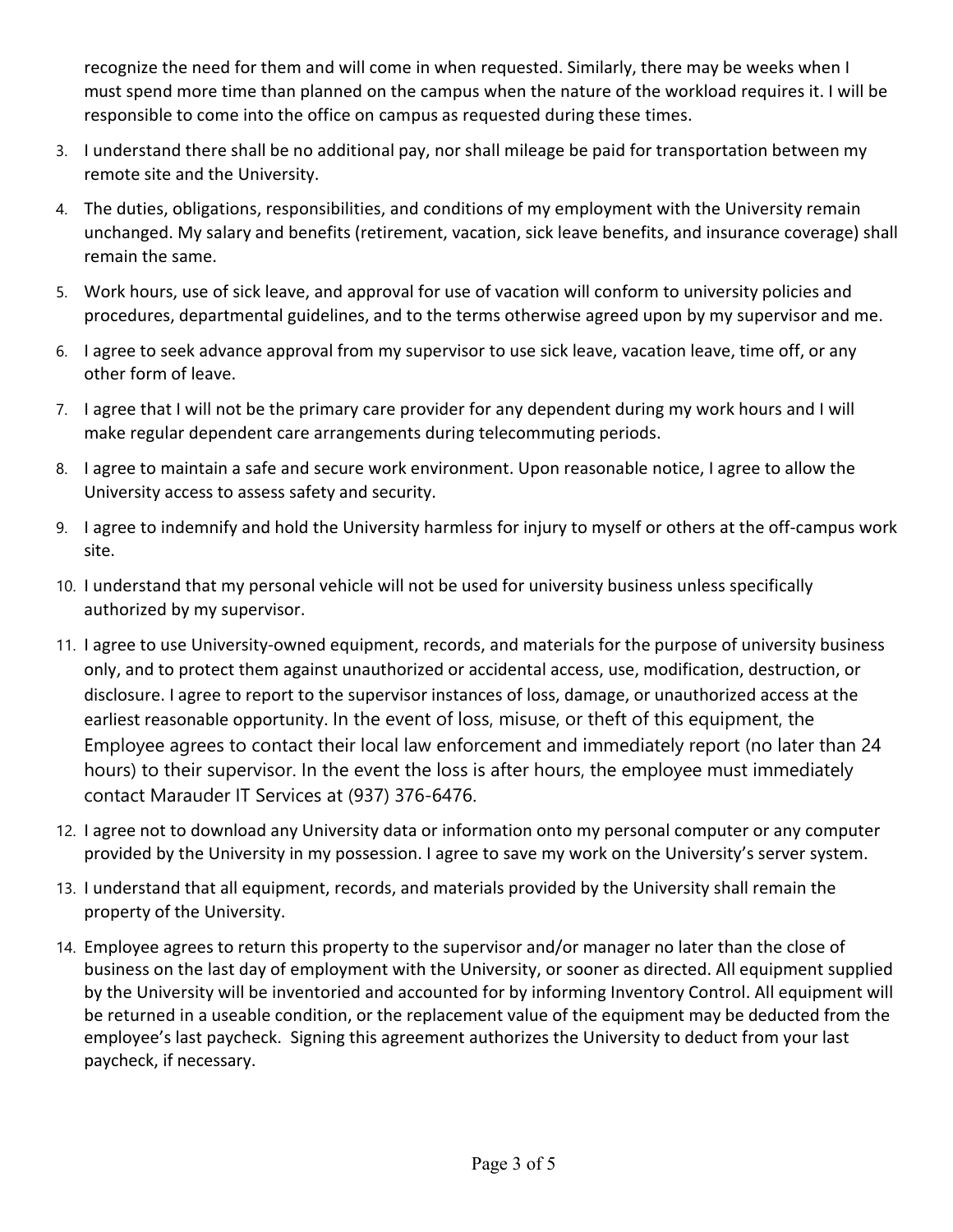- 15. Tax and other legal implications for the business use of my home are based on IRS and state and local government restrictions. I am responsible for tax consequences and other legal implications that may occur including local zoning regulations.
- 16. I understand that all office equipment and supplies used off-site will be documented and pre-approved by my supervisor in the Flexible Work Agreement or other written communication and that I will not be reimbursed for any other equipment or supplies.
- 17. I understand that all obligations, responsibilities, terms, and conditions of employment with the University remain unchanged, except those obligations and responsibilities specifically addressed in this agreement.
- 18. I agree to be available during the assigned business hours as stipulated in this agreement.
- 19. I understand that any change in this schedule requires advance approval by my supervisor.

# **Amendment**

These terms and conditions may be modified, amended, or terminated at any time by written notification from the Vice President as necessary to ensure the operating needs of the University are met.

### **Disclaimer**

Nothing contained in these terms and conditions conveys nor is it intended to convey upon Employee a contract of employment.

I have read and understand the Flexible Work Policy. I understand that I must comply with the policies and procedures of the University as well as federal, state, and local laws and regulations as necessary.

I further understand that confidentiality and security of University information are paramount and I will ensure that the confidentiality of information is safeguarded in accordance with federal, state, and local policies and procedures.

I further understand that participation in the flexible work policy is not an employee right, and the University may discontinue the program and/or my participation in the program at any time. The revocation or denial of a request for a flexible work schedule is not subject to any grievance procedure or legal action. Employee agrees to indemnify and hold the University harmless for any legal fees incurred as the result of any legal action.